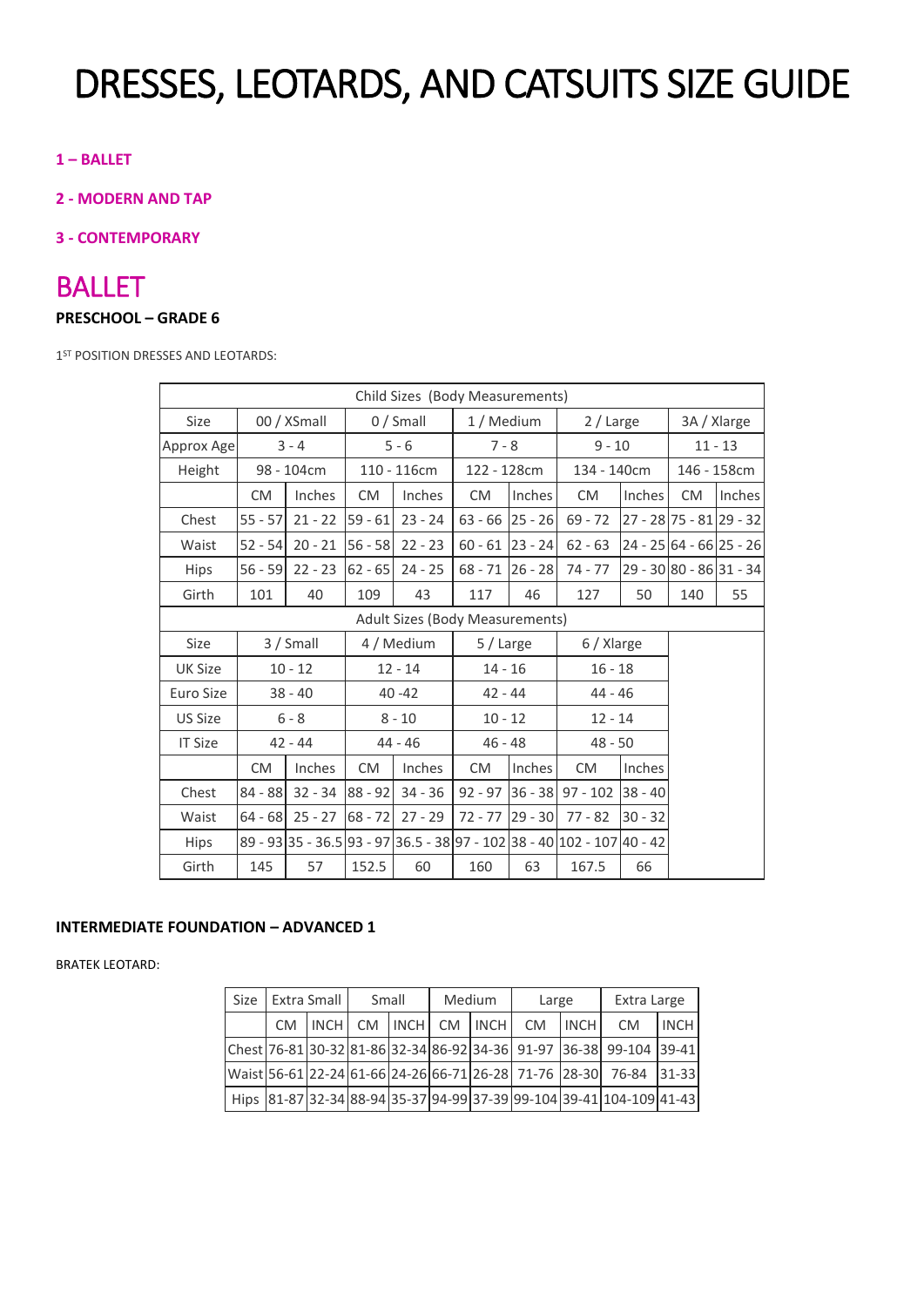### MODERN AND TAP

### **PRIMARY – GRADE 2**

1 ST POSITION DOTTY FRILL LEOTARD, URBAN STARS LEOTARD:

|                | Child Sizes (Body Measurements) |               |             |               |                   |             |                                                                        |                         |           |                         |  |  |  |
|----------------|---------------------------------|---------------|-------------|---------------|-------------------|-------------|------------------------------------------------------------------------|-------------------------|-----------|-------------------------|--|--|--|
| Size           |                                 | 00 / XSmall   |             | $0/$ Small    | 1 / Medium        |             | 2 / Large                                                              |                         |           | 3A / Xlarge             |  |  |  |
| Approx Age     |                                 | $3 - 4$       |             | $5 - 6$       | $7 - 8$           |             | $9 - 10$                                                               |                         |           | $11 - 13$               |  |  |  |
| Height         |                                 | 98 - 104cm    | 110 - 116cm |               | 122 - 128cm       |             | 134 - 140cm                                                            |                         |           | 146 - 158cm             |  |  |  |
|                | <b>CM</b>                       | <b>Inches</b> | <b>CM</b>   | <b>Inches</b> | CM.               | Inches      | <b>CM</b>                                                              | <b>Inches</b>           | <b>CM</b> | <b>Inches</b>           |  |  |  |
| Chest          | $55 - 57$                       | $21 - 22$     | $59 - 61$   | $23 - 24$     | $63 - 66$ 25 - 26 |             | $69 - 72$                                                              | 27 - 28 75 - 81 29 - 32 |           |                         |  |  |  |
| Waist          | $52 - 54$                       | $20 - 21$     | $56 - 58$   | $22 - 23$     | $60 - 61$         | $ 23 - 24 $ | $62 - 63$                                                              |                         |           | 24 - 25 64 - 66 25 - 26 |  |  |  |
| <b>Hips</b>    | $56 - 59$                       | $22 - 23$     | $62 - 65$   | $24 - 25$     | $68 - 71$ 26 - 28 |             | 74 - 77                                                                | 29 - 30 80 - 86 31 - 34 |           |                         |  |  |  |
| Girth          | 101                             | 40            | 109         | 43            | 117               | 46          | 127                                                                    | 50                      | 140       | 55                      |  |  |  |
|                | Adult Sizes (Body Measurements) |               |             |               |                   |             |                                                                        |                         |           |                         |  |  |  |
| Size           |                                 | 3 / Small     |             | 4 / Medium    | 5 / Large         |             | 6 / Xlarge                                                             |                         |           |                         |  |  |  |
| UK Size        |                                 | $10 - 12$     |             | $12 - 14$     | $14 - 16$         |             | $16 - 18$                                                              |                         |           |                         |  |  |  |
| Euro Size      |                                 | $38 - 40$     |             | $40 - 42$     | $42 - 44$         |             | $44 - 46$                                                              |                         |           |                         |  |  |  |
| US Size        |                                 | $6 - 8$       |             | $8 - 10$      | $10 - 12$         |             | $12 - 14$                                                              |                         |           |                         |  |  |  |
| <b>IT Size</b> |                                 | $42 - 44$     |             | $44 - 46$     | $46 - 48$         |             | $48 - 50$                                                              |                         |           |                         |  |  |  |
|                | <b>CM</b>                       | Inches        | <b>CM</b>   | Inches        | <b>CM</b>         | Inches      | <b>CM</b>                                                              | <b>Inches</b>           |           |                         |  |  |  |
| Chest          | $84 - 88$                       | $32 - 34$     | $88 - 92$   | $34 - 36$     | $92 - 97$         | $36 - 38$   | 97 - 102 38 - 40                                                       |                         |           |                         |  |  |  |
| Waist          | $64 - 68$                       | $25 - 27$     | $68 - 72$   | $27 - 29$     | $72 - 77$         | $29 - 30$   | $77 - 82$                                                              | $30 - 32$               |           |                         |  |  |  |
| <b>Hips</b>    |                                 |               |             |               |                   |             | 89 - 93 35 - 36.5 93 - 97 36.5 - 38 97 - 102 38 - 40 102 - 107 40 - 42 |                         |           |                         |  |  |  |
| Girth          | 145                             | 57            | 152.5       | 60            | 160               | 63          | 167.5                                                                  | 66                      |           |                         |  |  |  |

### **GRADE 4**

1<sup>ST</sup> POSITION STARBURST LEOTARD:

| <b>Child Sizes</b>    |           |                  |             |               |                                                          |  |             |            |       |             |             |             |
|-----------------------|-----------|------------------|-------------|---------------|----------------------------------------------------------|--|-------------|------------|-------|-------------|-------------|-------------|
| Size                  |           | 00/24            |             | 0/26          | 1/28                                                     |  |             | 2/30       |       |             | 3A/32       |             |
| Approx Age            |           | 3-4 Years        |             | 5-6 Years     | 7-8 Years                                                |  |             | 9-10 Years |       |             | 11-12 Years |             |
|                       | CM.       | <b>INCH</b>      | CM.         | <b>INCH</b>   | CM.                                                      |  | <b>INCH</b> |            | CM.   | <b>INCH</b> | CM.         | <b>INCH</b> |
| Chest                 | 55-58     | $21.5 - 23$      | 59-62       | $23 - 25$     | 63-68                                                    |  | $25 - 27$   |            | 69-74 | 28-30       | 75-78       | 30-32       |
| Waist                 |           | 52-54 20.5-21.25 | 56-58       | $22 - 23$     | 60-61                                                    |  | 23.5-24     |            | 62-63 | $24.5 - 25$ | 64-65       | 25-25.5     |
| Hips                  | 56-59     | $22 - 23$        | 62-65       | $24.5 - 25.5$ | 68-71                                                    |  | $27 - 28$   |            | 74-77 | 29-30       | 80-83       | 31.5-32.5   |
| Girth                 | $90 - 93$ | 35.5-36.5        |             |               | 95-100 37.5-39.5 106-112 41.5-44 116-120 45.5-47 125-130 |  |             |            |       |             |             | 49-51       |
|                       |           |                  |             |               | <b>Adult Sizes</b>                                       |  |             |            |       |             |             |             |
| Size                  |           |                  | 3/34        |               | 4/36                                                     |  |             |            | 5/38  |             |             | 6/40        |
| Adult size equivalent |           |                  | Small       |               | Medium                                                   |  |             | Large      |       |             |             | X-Large     |
|                       |           | <b>CM</b>        | <b>INCH</b> | <b>CM</b>     | <b>INCH</b>                                              |  | CM.         |            |       | <b>INCH</b> | <b>CM</b>   | <b>INCH</b> |
| Chest                 |           | 84-88            | 32-34       | 88-92         | 34-36                                                    |  | 92-97       |            | 36-38 |             | 97-102      | 38-40       |
| Waist                 |           | 64-68            | 25-26.75    | 68-72         | 26.75-28.25                                              |  | $72 - 77$   |            |       | 28.25-30.25 | $77 - 82$   | 30.25-32.25 |
| <b>Hips</b>           |           | 89-93            | 35-36.5     | 93-97         | 36.5-38                                                  |  | 97-102      |            | 38-40 |             | 102-107     | $40 - 42$   |
| Girth                 |           | 145-150          | 27-59       | 150-155       | 59-61                                                    |  | 155-160     |            |       | 61-63       | 160-165     | 63-65       |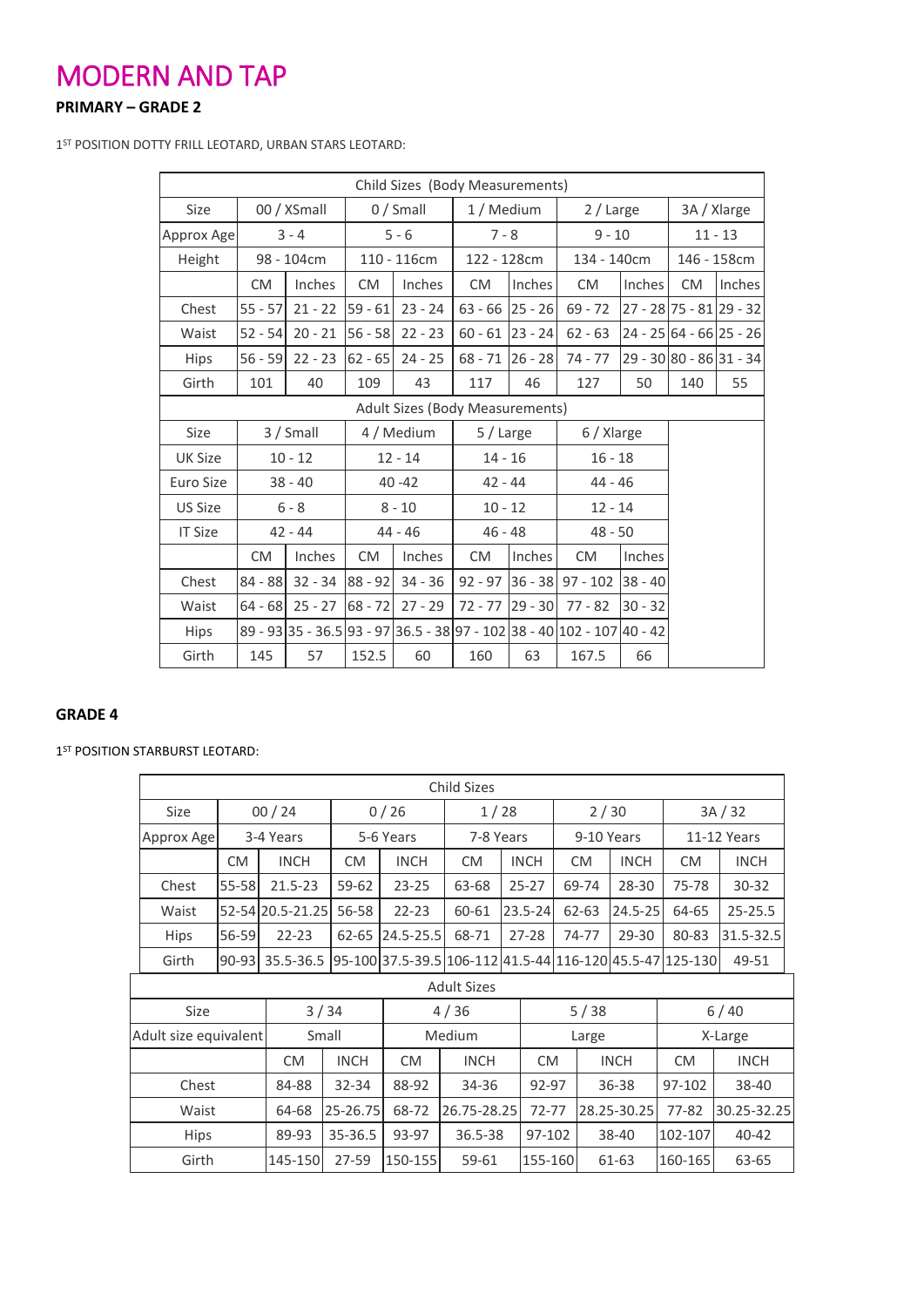1 ST POSITION HIGH NECK CATSUITS/STRAPPY CAMI CATSUITS:

| Child Sizes          |           |             |                         |           |                 |          |             |            |           |             |             |                                                   |             |                                                             |
|----------------------|-----------|-------------|-------------------------|-----------|-----------------|----------|-------------|------------|-----------|-------------|-------------|---------------------------------------------------|-------------|-------------------------------------------------------------|
| Size                 |           |             | 00 / XSmall             |           | $0/$ Small      |          |             | 1 / Medium |           |             |             | 2 / Large                                         | 3A / XLarge |                                                             |
| Approx Age           |           | 2-3 Years   |                         | 3-5 Years |                 |          |             | 6-8 Years  |           |             |             | 9-11 Years                                        | 12-13 Years |                                                             |
| Height               |           |             | 98-104cm                | 110-116cm |                 |          |             | 122-128cm  |           |             |             | 134-146cm                                         | 152-158cm   |                                                             |
|                      | <b>CM</b> | <b>INCH</b> |                         |           | <b>CM</b>       |          | <b>INCH</b> | <b>CM</b>  |           | <b>INCH</b> | <b>CM</b>   | <b>INCH</b>                                       | <b>CM</b>   | <b>INCH</b>                                                 |
| Chest                |           |             |                         |           |                 |          |             |            |           |             |             |                                                   |             | 52-54 20-21 56-63 22-25 66-73 26-29 73-81 29-32 81-84 32-33 |
| Waist                |           |             |                         |           |                 |          |             |            |           |             |             |                                                   |             | 48-51 19-20 53-58 21-23 58-63 23-25 63-68 25-27 68-70 27-28 |
| <b>Hips</b>          |           |             |                         |           |                 |          |             |            |           |             |             |                                                   |             | 54-58 21-23 59-63 23-25 64-68 25-27 70-75 28-30 76-80 30-32 |
| Girth                | 94        |             | 37                      |           | 99<br>39<br>117 |          |             |            |           | 46          | 127         | 50                                                | 140         | 55                                                          |
| <b>Adult Sizes</b>   |           |             |                         |           |                 |          |             |            |           |             |             |                                                   |             |                                                             |
| Size                 |           |             | 3 / Small               |           | 4 / Medium      |          |             |            |           | 5 / Large   |             |                                                   | 6 / XLarge  |                                                             |
| <b>UK Dress Size</b> |           |             | 10-12                   |           | $12 - 14$       |          |             |            |           | 14-16       |             |                                                   | 16-18       |                                                             |
| Euro Size            |           |             | 38-40                   |           | $40 - 42$       |          |             |            | $42 - 44$ |             |             | 44-46                                             |             |                                                             |
| <b>US Size</b>       |           |             | $6-8$                   |           |                 | $8 - 10$ |             |            | $10 - 12$ |             |             | $12 - 14$                                         |             |                                                             |
| <b>IT Size</b>       |           |             | $42 - 44$               |           |                 | 44-46    |             |            |           | 46-48       |             |                                                   | 48-50       |                                                             |
|                      |           | <b>CM</b>   | <b>INCH</b>             |           | <b>CM</b>       |          | <b>INCH</b> |            |           | <b>CM</b>   | <b>INCH</b> | <b>CM</b>                                         |             | <b>INCH</b>                                                 |
| Chest                |           |             | 81-86 32-34 86-91 34-36 |           |                 |          |             |            |           | 91-97       | 36-38       | 96.5-101.6                                        |             | 38-40                                                       |
| Waist                |           |             | 63-71 25-28 71-76 28-30 |           |                 |          |             |            |           | 76-81       | $30 - 32$   | 81.3-86.4                                         |             | 32-34                                                       |
| Hips                 |           |             |                         |           |                 |          |             |            |           |             |             | 81-85 32-33 90-95 35-37 100-106 39-42 111.8-116.8 |             | 44-46                                                       |
| Girth                |           | 145         | 57                      |           | 152             |          | 60          |            |           | 160         | 63          | 167.6                                             |             | 66                                                          |

### **ADVANCED 1:**

INTERMEZZO DOUBLE STRAP CATSUIT:

|             | Child     |             |           |             |           |             |                                       |             |                                                                                                   |             |             |             |  |
|-------------|-----------|-------------|-----------|-------------|-----------|-------------|---------------------------------------|-------------|---------------------------------------------------------------------------------------------------|-------------|-------------|-------------|--|
| Size        |           |             |           | 4           | 6         |             |                                       |             | 10                                                                                                |             | 12          |             |  |
| Age         |           | $1 - 2$     |           | $3 - 4$     | $5 - 6$   |             | $9 - 10$<br>$7-8$                     |             |                                                                                                   |             | $11 - 12$   |             |  |
|             | <b>CM</b> | <b>INCH</b> | СM        | <b>INCH</b> | <b>CM</b> | <b>INCH</b> | <b>INCH</b><br><b>CM</b><br><b>CM</b> |             | <b>INCH</b>                                                                                       | <b>CM</b>   | <b>INCH</b> |             |  |
|             |           |             |           |             |           |             |                                       |             | Height 85-92 33.5-36 90-105 35-41.5 106-117 42-46 118-129 46.5-50.5 130-141 51-55.5 142-152 56-60 |             |             |             |  |
|             | КG        | St          | КG        | St          | КG        | St          | КG                                    | St          | КG                                                                                                | St          | КG          | St          |  |
| Weight 9-13 |           | $1.4 - 2$   | $12 - 19$ | $1.9 - 3$   | 18-25     | $2.8 - 3.9$ | 24-31                                 | $3.8 - 4.9$ | $30 - 35$                                                                                         | $4.7 - 5.5$ | 36-44       | $5.7 - 6.9$ |  |

| Size         |           | XS           |                                           |              | M   |              |                                           |             | XL                                                                          |             |  |
|--------------|-----------|--------------|-------------------------------------------|--------------|-----|--------------|-------------------------------------------|-------------|-----------------------------------------------------------------------------|-------------|--|
|              | <b>CM</b> | <b>INCHI</b> | <b>CM</b>                                 | <b>INCHI</b> | CM. | <b>INCHI</b> | <b>CM</b>                                 | <b>INCH</b> | CM.                                                                         | <b>INCH</b> |  |
| <b>Chest</b> |           |              | 76-81 30-32 81-86 32-34 86-91 34-36 91-98 |              |     |              |                                           | $36 - 39$   | 99-105                                                                      | 39-41       |  |
| Waist        |           |              |                                           |              |     |              | 56-61 22-24 61-66 24-26 66-71 26-28 71-76 | 28-30       | 76-84                                                                       | $30 - 33$   |  |
| Hip          |           |              |                                           |              |     |              |                                           |             | 84-89 33-35 89-94 35-37 94-99 37-39 99-105 39-41.5 105-110 41.5-43          |             |  |
|              |           |              |                                           |              |     |              |                                           |             | Girth 132-140 52-55 140-148 55-58 148-155 58-61 156-160 61-63 159-165 62-65 |             |  |